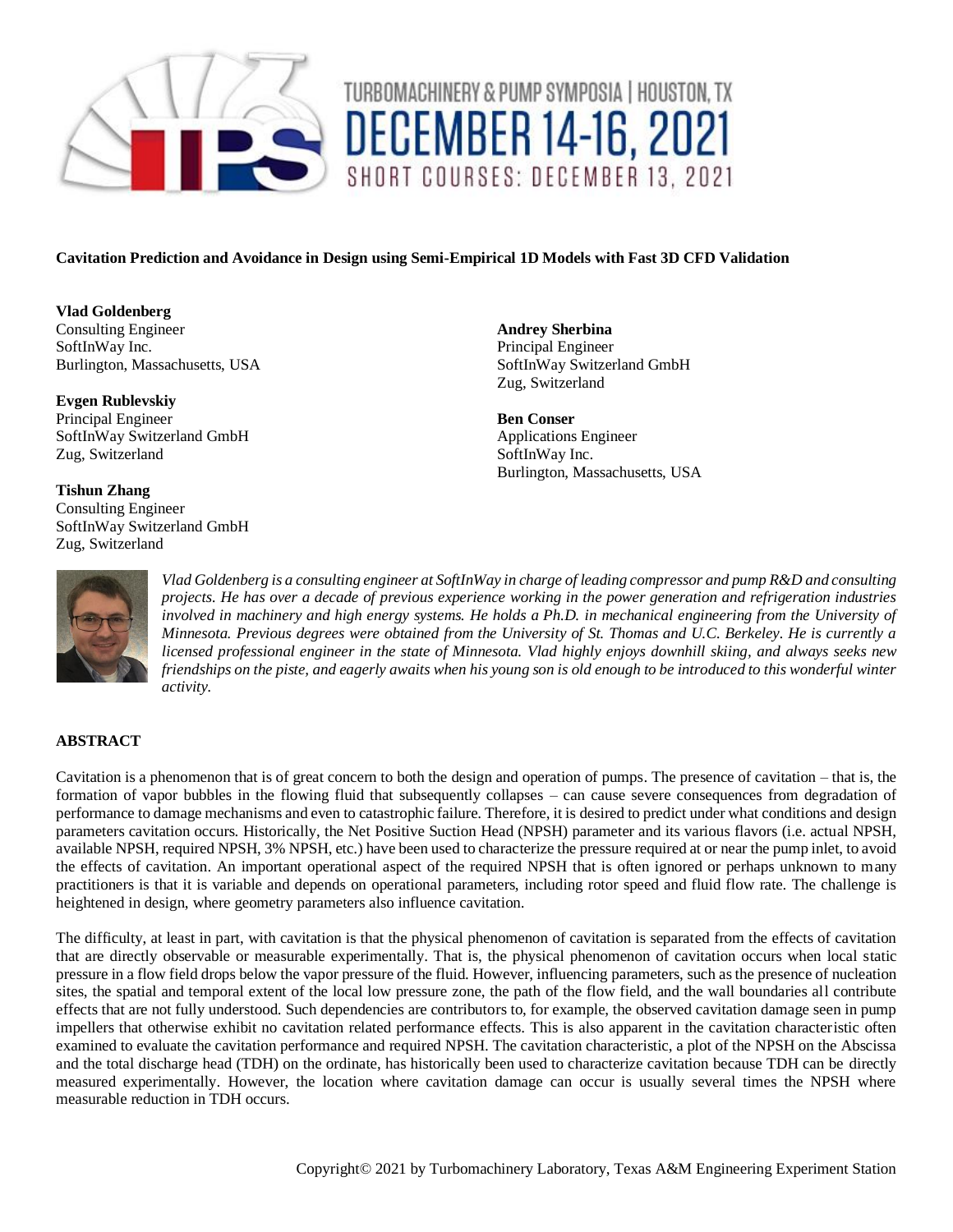In this work, the theoretical underpinnings that cause the physical phenomenon of cavitation are examined and used to develop a modern computational method using CFD of evaluating the cavitation characteristic from both a classical measurement perspective where TDH is affected, as well as the phenomenological perspective where vapor zone formation is tracked. This work shows that steady state RANS CFD, when combined with use of the Rayleigh-Plesset cavitation model, is able to effectively predict both onset of cavitation and the drop in TDH with computational expense that is order of magnitude less costly than the transient CFD methods that have previously been deployed on such problems

Furthermore, it is shown in this work that effective design to avoid cavitation by accurate prediction of the semi-empirical required NPSH method first developed by Lomakin can be used directly in the design process. The implemented design process uses low-order and low computational cost numerical algorithms to solve the fluid flow and categorize many design candidates by parameters of interest, including the required NPSH.

This work also enhances the semi-empirical Lomakin method for predicting cavitation with a modified correction for accounting for flow conditions of non-zero incidence. Under severe non-zero incidence conditions, there may exist one or more zones of local flow separation and low pressure region, or under mild incidence the flow may be attached but also is associated with local pressure in the flow field falling below the saturated vapor pressure, and this situation frequently occurs at most operating points away from the design condition. An attached sheet of cavitation bubbles can travel along the blade surface under certain conditions. It is shown that an empirically derived coefficient using the steady state CFD methodology previously discussed informs a fast reduced-order model that is accurate and can be utilized for quickly generating the NPSH maps of various potential design candidates and is therefore invaluable in pump design work.

## **INTRODUCTION**

Pump cavitation starts when the local suction static pressure near the inlet of a pump decreases below the local vapor pressure of the working fluid. This causes the local working fluid to vaporize and can cause the formation of bubbles within the fluid flow. These bubbles will then implode when they flow into a local high-pressure region further along the flow field. This bubble implosion can cause noise, vibration, and damage to the machine surface. The accumulated damage from these implosions can lead to reduced performance and machine lifetime with an increase in noise, pressure pulsations, torque fluctuations, and vibrations (Schiavello and Visser, 2009).

Because of this degradation of pump performance, it is desired to predict the operating conditions for which a given pump will cavitate. To aid in this prediction, the Net Positive Suction Head (NPSH) parameter is typically used. To keep the fluid from vaporizing, the available NPSH (NPSHa) describes how much greater the local static pressure at the inlet of the pump is relative to the local vapor pressure of the fluid at the pump inlet. These parameters are typically analyzed at steady-state operating conditions, however NPSH transients can occur when pumps are transitioning between operating states (Czyszcewski, 2021).

When the local inlet static pressure decreases below the local vapor pressure, bubbles may start to form, and cavitation may start to occur. The local static pressure at which this occurs is a function of the local fluid temperature, and the corresponding local vapor pressure. The minimum required suction head needed to prevent this operating condition from occurring or to prevent certain of its effects from being felt (to be defined further later) is the required NPSH (NPSHr). Since NPSHr is related to when the local inlet static pressure is minimized, it is also related to when the dynamic pressure of the inlet flow (and the corresponding inlet fluid velocity) is maximized. As NPSHr is related to the fluid velocity, operating parameters such as the rotor speed and fluid flow rate will cause the value of NPSHr to vary for a given pump geometry.

While the onset of the physical phenomenon of cavitation may occur at a particular inlet pressure, a drop in performance due to cavitation is not observed until the inlet pressure is dropped even lower. Although the parameter characterizing the amount by which the head rise capability drops may vary between manufacturers, a standard parameter is 3% NPSH (NPSH3), which describes the inlet pressure corresponding with a 3% drop in the head rise capability of the pump. Each operating point (a particular rotor speed and fluid flow rate) will have a unique NPSH3 value. Understanding how NPSH3 varies with flow rate for a machine and its relation to the inlet flow conditions (and the NPSHa) will help a designer understand the allowable operating range for which a given machine will not experience harmful effects of cavitation. The relation between NPSHa and NPSHr, either the difference and/or the ratio of these values, are commonly used to predict cavitation (Schiavello and Visser, 2009).

A very useful and common tool to evaluate and understand cavitation performance of any particular machine is the cavitation characteristic. A conceptual sketch of a characteristic is shown in [Figure 1.](#page-2-0) Traditionally, such a characteristic was established experimentally by placing the machine in a test loop whereby the suction conditions could be throttled or the temperature modified in progressive tests while monitoring pump performance parameters. Thereby, each test condition would result in progressively decreasing available suction head and TDH can be plotted for each test condition until drastic drop off was achieved.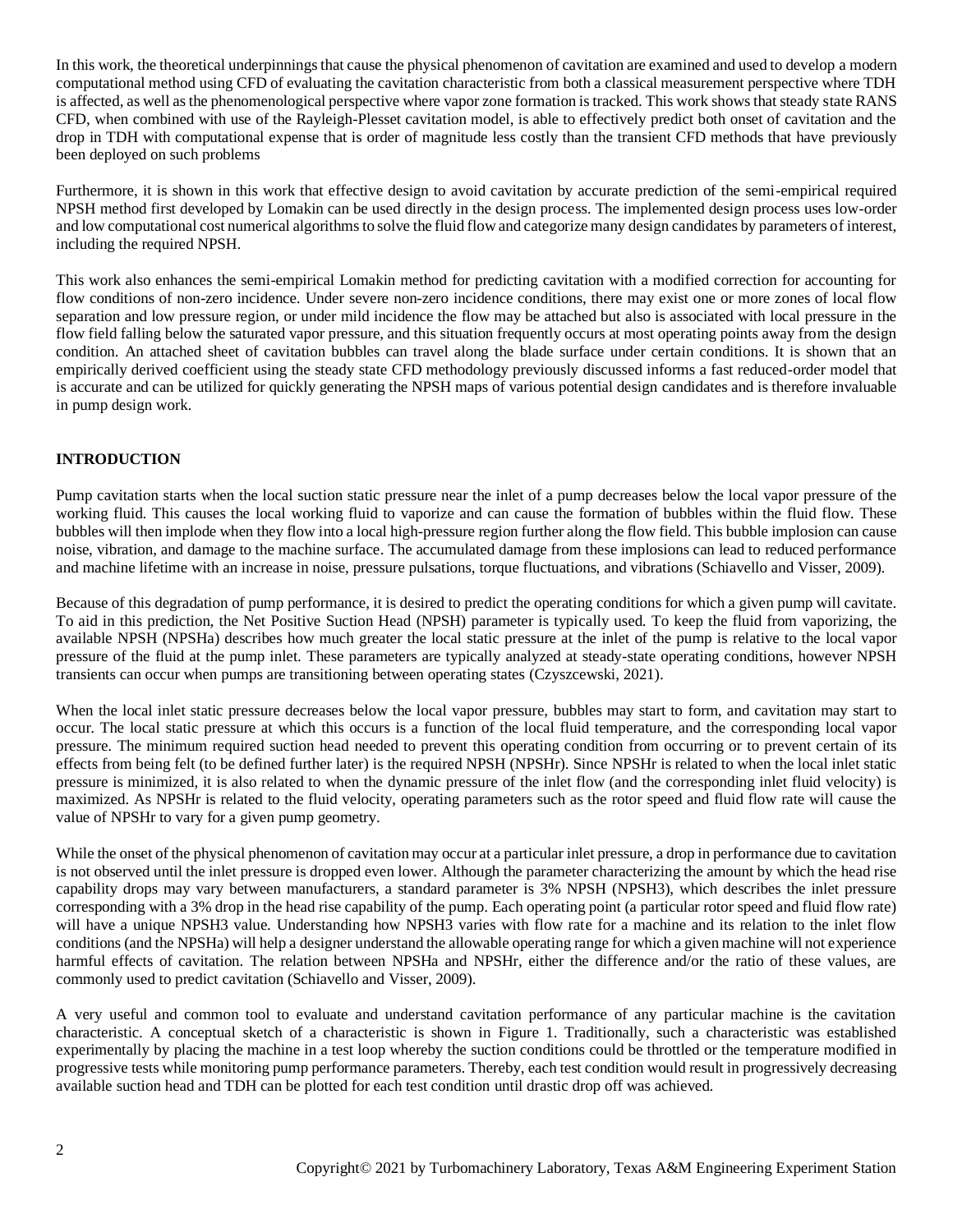

<span id="page-2-0"></span>Figure 1 - Conceptual sketch of a cavitation characteristic showing  $h_i$  (inception),  $h_i$  (first head drop appearance),  $h_i$  (NPSH3), and  $h_s$  (supercavitation *breakdown)*

With modern computation and simulation capabilities, such experiments can be done virtually using a full geometry model of the candidate machine and modern CFD codes. The methods for doing so will be described further in this work. However, it will be noted that these methods are well tried and tested. Sample research that achieved also good results with these methods are (Mejri et. al., 2005), (Li, 2014), and (Pei et. al., 2019). Pei, Osman, Wang, Appiah, Yin, and Deng (2019) particularly pioneered an enhanced method for deriving the characteristic curves using CFD that is based on the same approach as is used in this work. Although their method is not implemented here, it is potentially very useful to reduce resource constraints in future work.

A very important aspect to emphasize is that cavitation is the physical phenomenon of bubble formation through local vaporization of fluid at some point in the flow path, potentially followed by a collapse mechanism downstream in the flow path. The actual phenomenon is what we know physically occurs due to the physics of the situation. The effects of cavitation are diverse, and it is typically these effects that pump designers and users seek to avoid. The effects can be vibration, damage, performance degradation, or other effects. As was expounded in detail by Schiavello and Visser (2009), damage mechanisms from cavitation may start to present themselves quite near the suction conditions of cavitation inception, yet the acute performance impact is not apparent until perhaps a long time of operation where the damage has already occurred. In fact, the most damaging zone is often between the inception point and where TDH degrades by 3% (Schiavello and Visser, 2009). This is the painful situation that pump practitioners have to contend with – that often is difficult to predict because non-acute effects are actually difficult to measure.

Cavitation is a transient phenomenon, as the growth and size of the bubbles depends on both the liquid thermodynamic conditions and time since nucleation. A common method for modeling the bubble growth dynamics is the Rayleigh-Plesset equation, as shown by Brennen (1995). This model uses a mass transfer approach to describe the bubble dynamics which includes the influence of bubble growth acceleration, viscous effects, and surface tension effects. Details of this model will be discussed later. Other models, such as the Schnerr-Sauer cavitation model (shown below), is based on a reduced Rayleigh-Plesset equation, where the influence of bubble growth acceleration, viscous effects, and surface tension effects are neglected. Additional models for fluid with extensive cavitation and large density ratios have also been developed (Bakir *et al*., 2004).

Several analysis approaches have also been developed to find relations and functions in cavitation prediction to either aid the predictive capability of a given cavitation model or to speed up the computation time required by a particular cavitation model. These include using a VOF technique with a truncated Rayleigh-Plesset model (Mejri *et al*. 2005), predicting NPSHr using a function relating flow rate and the cavitating VOF (Marini *et al*., 2011), exploring the relationship between pump head and integrated vapor-liquid volume ratio (Li, 2014), as well as developing a new methodology of setting the outlet static pressure when determining NPSHr (Pei *et al*., 2019).

While using these cavitation models in 3D CFD may give us physically accurate results, the nature of the CFD approach makes attaining these results very time consuming and computationally expensive. When performing a quick iterative design approach, especially earlier in the design process, the time it takes to attain the cavitation performance results from CFD is often too long for practical design iteration. The 1D cavitation methodology shown in this work takes much less time and computational resources, while still providing reasonably accurate results when compared against those of 3D CFD and is especially useful in iterative design practice.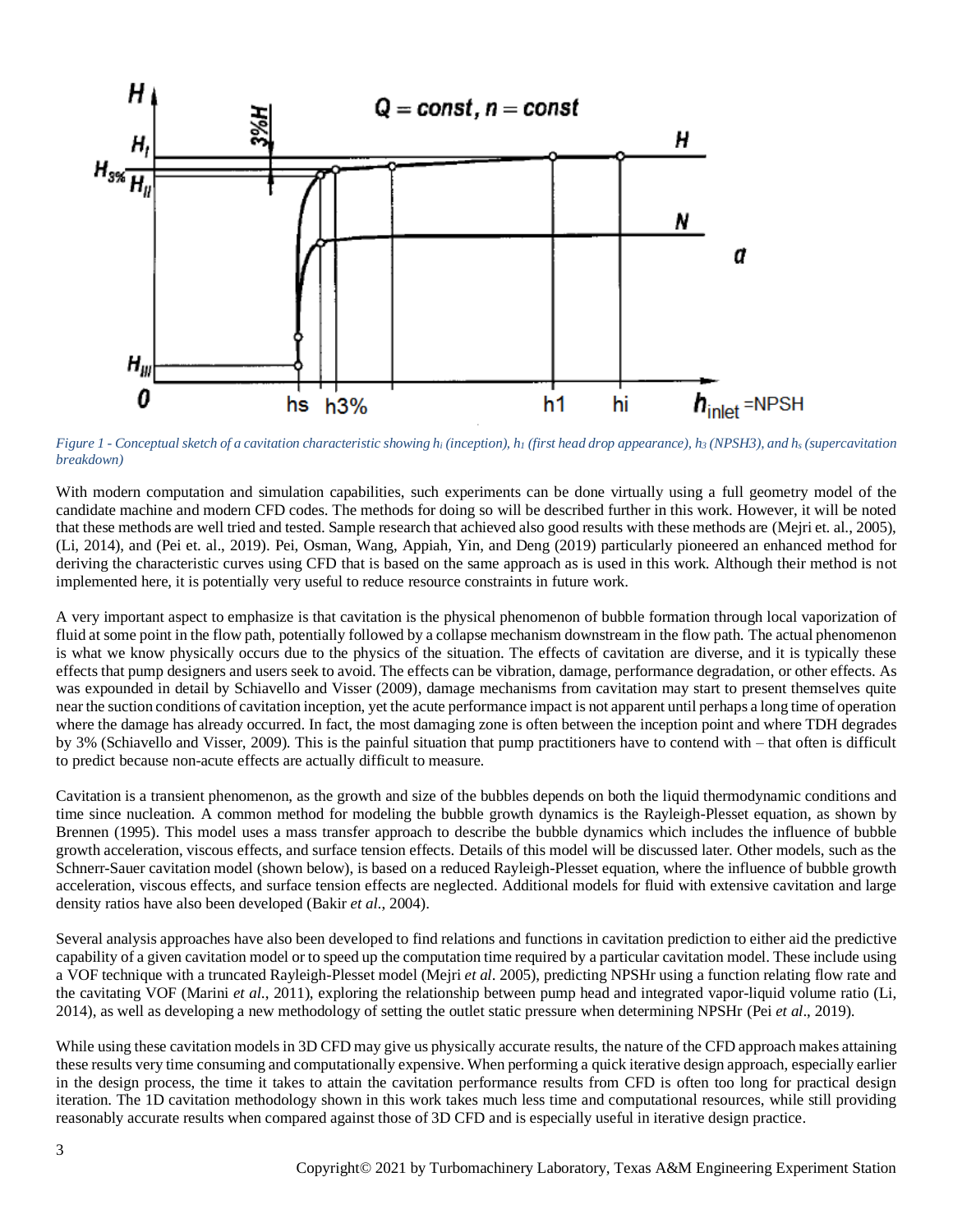## **CAVITATION PHYSICAL DESCRIPTION**

Here we provide a brief overview of the physical underpinnings of cavitation specifically to elucidate understanding of the simplified 1D models and subsequent discussion on deriving the cavitation characteristic with CFD tools. AxSTREAM® provides an NPSHr prediction and is semi-empirical in nature. CFD uses first-principles physics and semi-empirical models (turbulence and RANS) to solve for fluid thermodynamic (pressure, etc.) and kinematic (velocity vector) fields. These fields represent physical quantities. NPSH can be related to physical quantities. It bears restating that in both the 1D methods and CFD study (and physical reality) cavitation is associated with the pressure field in the flow, regardless whether we have detailed (CFD) or coarse (1D) resolution of this field. Understanding how to associate known parameters of the flow to the pressure field will therefore be a critically useful tool.

NPSH has the following definition:

$$
NPSH := \frac{P_t - P_{vap}}{\rho g} = \frac{P_s}{\rho g} + \frac{c^2}{2g} - \frac{P_{vap}}{\rho g}
$$
\n
$$
\tag{3}
$$

We often encounter different versions of NPSH, and they can be massaged into the above forms (they are equivalent).

$$
P_t = total pressure
$$
  
\n
$$
\rho = fluid density
$$
  
\n
$$
g = gravitational constant
$$
  
\n
$$
P_s = static pressure
$$
  
\n
$$
c = local velocity
$$
  
\n
$$
P_{vap} = fluid saturation pressure at inlet temperature
$$

We have several "NPSH" values to keep track of. NPSHa is the available head at the inlet of the pump, given by the formula above. It stays constant for a particular operating condition because it is defined by the fluid inlet pressure and temperature as seen from the above formula. NPSHr is the REQUIRED head necessary to either prevent cavitation, or, if not to prevent phenomenological cavitation, to avoid its effects such as damage or performance loss associated with certain severity of the cavitation. What is cavitation? It is the brief vaporization and bubble collapse at surfaces of the blades and endwalls. How does this happen? Clearly, the local fluid static pressure has to drop below its saturation pressure at some location at the local temperature. Therefore, we can define a criterion for local bubble formation as:

$$
P_s(local) = P_{vap}(\text{Qlocal temperature})\tag{4}
$$

This of course is a slight approximation, as there are transient effects involved including the possibility of dipping below the vapor pressure yet not having nucleating agents (preventing bubble nucleation) as well as consideration of the time it takes to form the bubble (if the location of pressure dip is relatively small and velocity passes the fluid volume through in shorter than the nucleation time, the cavitation is mitigated). We are ignoring these effects for this analysis.

So, what then causes the local static pressure to drop below the vapor pressure? The answer is local acceleration of the fluid since total pressure in the relative frame is preserved. Therefore, we can reformulate the simple criteria for bubble formation as:

$$
P_t - \frac{1}{2}\rho c^2 = P_{vap} \tag{5}
$$

We can divide through to convert to the head metric that many industrial pump practitioners prefer:

$$
\frac{p_t}{\rho g} - \frac{c^2}{2g} = \frac{p_{vap}}{\rho g} \tag{6}
$$

One should observe that if we rearrange the terms, we have the following condition for cavitation to occur in the "steady-state" sense approximation:

$$
\frac{P_t - P_{vap}}{\rho g} = \frac{c^2}{2g} \tag{7}
$$

$$
NPSHa = \frac{c^2}{2g} \left[local\;cavitation\;condition\right]
$$
\n(8)

We can formulate a parameter called NPSHr, or the required suction head to prevent the above condition as: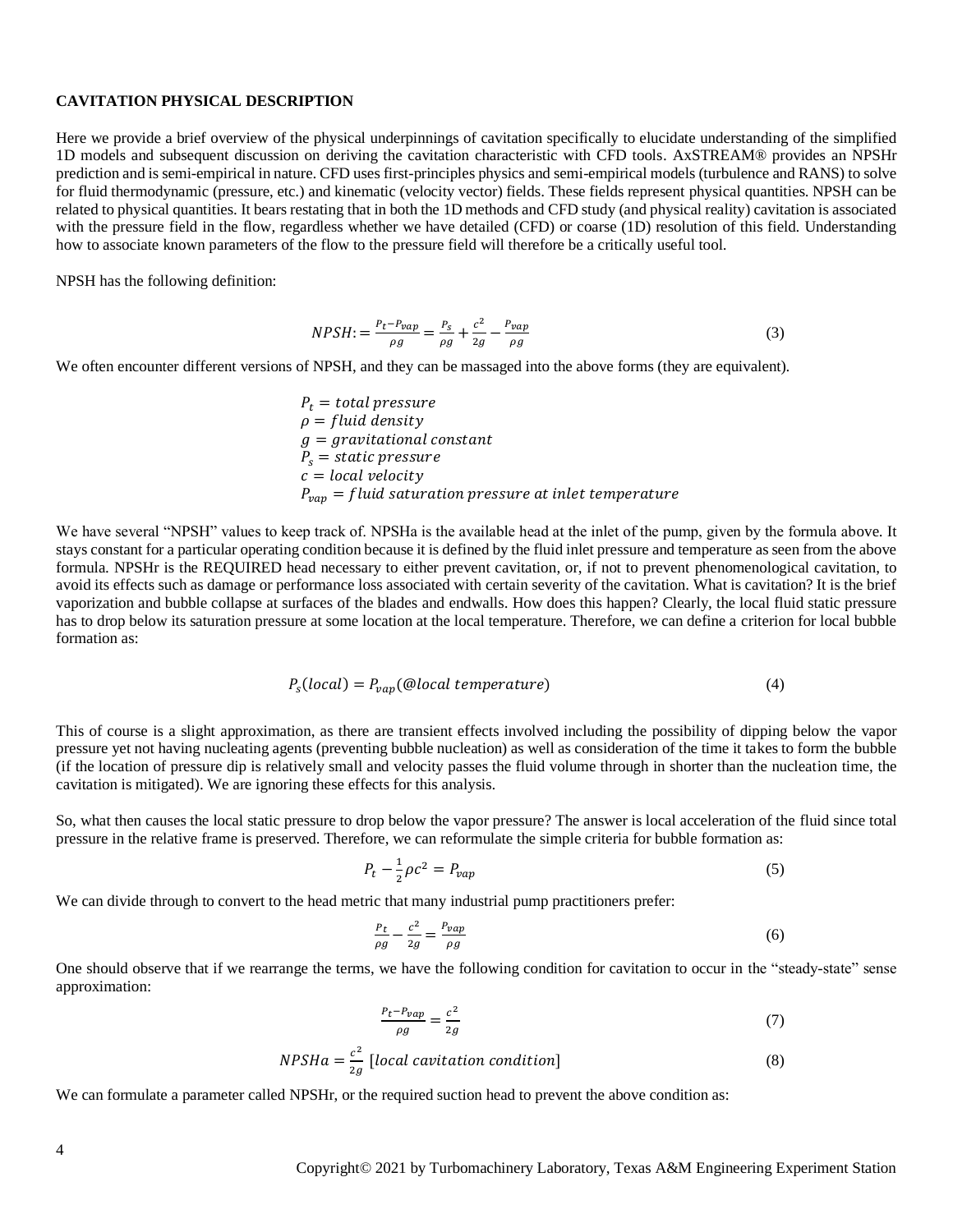$$
NPSHr := \frac{c_{max}^2}{2g} \tag{9}
$$

$$
c'_{max} = maximum velocity in the flow field
$$
 (10)

It should be noted that the value and actual location of the maximum velocity is difficult to predict. It most often occurs on the tip suction side surface of the impeller blade near the leading edge. However, in order to fully understand the onset of cavitation, detailed CFD simulation or experimental data is necessary. Let's examine the above definition for consistency with the empirical equations. It is common to define a parameter called cavitation suction lift as the difference between the available suction head and required suction head, so that a positive value indicates satisfactory absence of cavitation while negative values indicate cavitation occurring (evaluated either analytically via simulation or experimentally by observing drop in head).

$$
H_{cs} = NPSHa - NPSHr \tag{11}
$$

$$
H_{cs} = \frac{P_t - P_{vap}}{\rho g} - \frac{c_{max}^2}{2g} \tag{12}
$$

It can be observed, that if the cavitation suction lift is set to zero, where in the simple steady model it would be predicted that cavitation would start occurring, we have the following condition:

$$
H_{cs} = 0 = \frac{P_t - P_{vap}}{\rho g} - \frac{c_{max}^2}{2g} \tag{13}
$$

$$
\frac{P_t - P_{vap}}{\rho g} = \frac{c_{max}^2}{2g} \tag{14}
$$

This is the same as the previously derived steady state condition, so the analytical definition of NPSHr is consistent. In practice, interaction of the fluid with moving walls means that taking the static pressure field and the velocity field will likely result in slightly different effects when evaluating simulation results because the assumption of conservation of total pressure is not truly accurate. Therefore, in addition to relating NPSHr to the velocity field, we can relate it to the pressure field to obtain another validation method. The condition of steady-state cavitation occurs when:

$$
P_s(local) = P_{vap}(\text{@local temperature})\tag{15}
$$

Let us then convert the cavitation suction head into a pressure parameter by multiplying through:

$$
\rho g H_{cs} = \rho g (NPSHa - NPSHr) = P_t - P_{vap} - \frac{1}{2} \rho c_{max}^2 = P_{s,min} - P_{vap}
$$
\n
$$
(16)
$$

Thus, we can rewrite:

$$
P_{s,min} = P_t - \rho g(NPSHr) \tag{17}
$$

$$
\rho g(NPSHr) = P_t - P_{s,min} \tag{18}
$$

So now we have several ways to compare semi-empirical cavitation predictions (like those in AxSTREAM®) with the first-principles derived RANS steady-state CFD results:

Method 1: Convert NPSHr prediction to equivalent velocity and pressure conditions (convert 1D prediction to fluid physical parameter)

Step 1: convert 1D NPSHr predicted value to velocity and pressure fields according to

$$
2g NPSHr = c_{max}^2 \tag{19}
$$

$$
P_{s,min} = P_t - \rho g(NPSHr)
$$
\n(20)

Where the total pressure is taken as the inlet total pressure.

Step 2: Graphically or analytically extract the velocity field and static pressure field (iso-surfaces)

Step 3: compare the minimal value of static pressure [should be near blade surface]

Step 4: compare maximum value of velocity

Step 5: examine iso-surfaces for further analysis

Method 2: Convert CFD field results to equivalent NPSHr values (convert fluid physical parameters to equivalent NPSHr)

Step 1: Post process CFD results to obtain velocity fields and static pressure fields in domain

Step 2: Also graphically plot isosurfaces of fields for later analysis

Step 3: Extract maximum velocity in applicable domain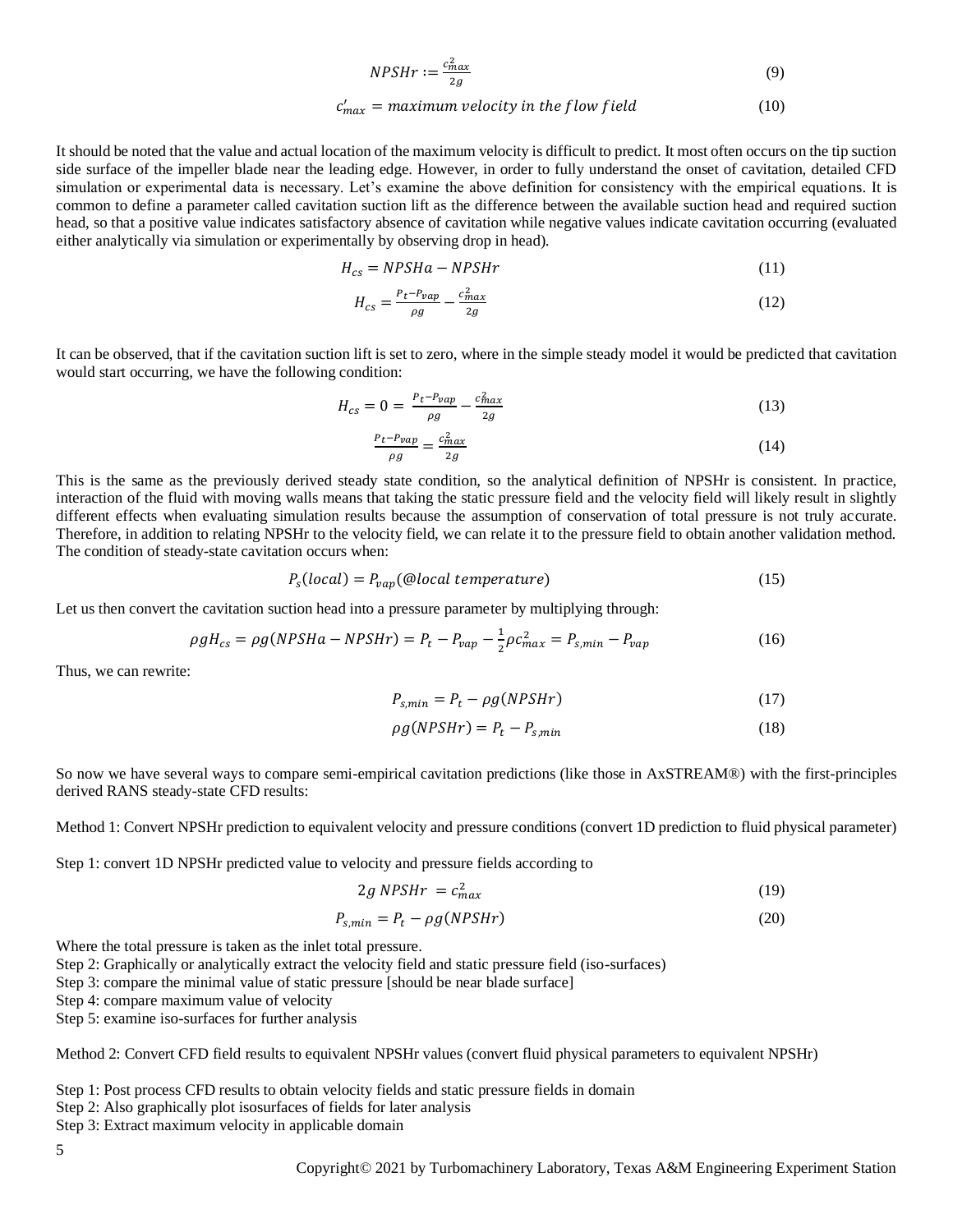Step 4: Extract minimum static pressure in applicable domain Step 5: Convert to NPSHr based on velocity:

$$
NPSHr := \frac{c_{max}^2}{2g} \tag{21}
$$

Step 6: Convert to NPSHr based on pressure:

$$
NPSHr = \frac{P_t - P_{s,\text{min}}}{\rho g} \tag{22}
$$

Step 7: Examine iso-surfaces for further analysis

Of course, 2-phase transient VOF methods will be more accurate than steady-state 2-phase VOF simulations because the process of bubble nucleation, growth, and collapse is fundamentally transient and turbulent. However, we will also show that steady-state 2-phase VOF with the Schnerr-Sauer cavitation model, a simplification of the Rayleigh-Plesset cavitation model that neglects the effects in bubble growth due to viscosity and surface tension, does a reasonably good job predicting cavitation and NPSHr when compared to 1D predictions that are further tuned to extensive test data. Furthermore, the 2-phase methods are more inclusive of true physical phenomenon than performing RANS CFD using a single phase incompressible fluid assumption. However, even the latter is able to provide some valuable information via scrutiny of the pressure and velocity field using the above methods to check whether the local pressure falls below the vapor pressure.

#### **MODELING AND PREDICTION**

#### *Basis Of 1D Methods*

Here we partially derive and describe the method for 1D prediction of NPSHr in a pumps used in AxSTREAM®. This method is based on the description of Lomakin (1966). A simple, purely radial 1-dimensional machine geometry is used to make the derivation of the important relationships possible. Also, it is assumed that the flow follows the shape of the blade. Therefore, off-design non-zero incidence conditions are not applicable to this analysis, and the resulting model will only be valid for the zero-incidence condition. Furthermore, we start the analysis with the assumption of purely meridional inflow, and then extend the method to general swirling flow. The analysis starts with balancing the force-momentum equation in the tangential direction for an ideal purely radial pump inlet:

$$
dr \cdot db \cdot \Delta p \cdot Z \cdot r = k_1 \cdot \rho \cdot 2\pi r \cdot db \cdot V_m \frac{\partial (V_u r)}{\partial r} dr \tag{23}
$$

Where  $dr$  and  $db$  are infinitesimal lengths of a fluid volume in the radial and axial directions, respectively, Z is the number of blades. The constant  $k_1$  is related to the flow contraction due to blade thickness, while  $V_m$  and  $V_u$  are the meridional and tangential (circumferential) velocity components. Simplifying and rewriting the previous equation yields

$$
\frac{\Delta p}{\rho} = k_1 \cdot \frac{2\pi}{z} V_m \frac{\partial (V_u r)}{\partial r} \tag{24}
$$

It is necessary to make a simplifying assumption that the blade inlet angle is near constant in the streamwise direction (which is the radial plane because the analysis assumes a simple purely radial pump) at the leading edge, leading to the convenient substitution:

$$
\frac{\partial (V_u r)}{\partial r} = 2U_1 \tag{25}
$$

So that the partial derivative can become an algebraic expression shown in Equation (25). The above simplification is only necessary to make at the leading edge, which is why in Equation (25) the substitution is specifically at  $U_1$ , indicating at the leading edge, and presently not distinguishing between hub and tip per our 1-dimensional analysis.

$$
\frac{\Delta p}{\rho} = k_1 \cdot \frac{4\pi}{z} V_{m1} U_1 \tag{26}
$$

Inserting the energy equation in the relative reference frame on the pressure and suction sides of the blade,

$$
\frac{\Delta p}{\rho} = \frac{W_{max}^2 - W_{min}^2}{2} = \frac{(W_{max} + W_{min})\Delta W}{2} = W \cdot \Delta W \tag{27}
$$

Kinematic relations of a blade cascade also establish the following relation. It is important to emphasize that, as stated at the start of the analysis, there is no distinction between the flow angle and metal angle. Therefore, the analysis applies most directly to zero-incidence conditions. The intent of the angles in Equation (28) and further is the blade metal angle, which can be directly extracted from knowledge of the geometry.

$$
\frac{\Delta W}{W} = 2k_1 \cdot \frac{\pi}{2} \sin 2\beta_1 \tag{28}
$$

Also, the maximum velocity at the inlet of the blade can be written as Equation (29).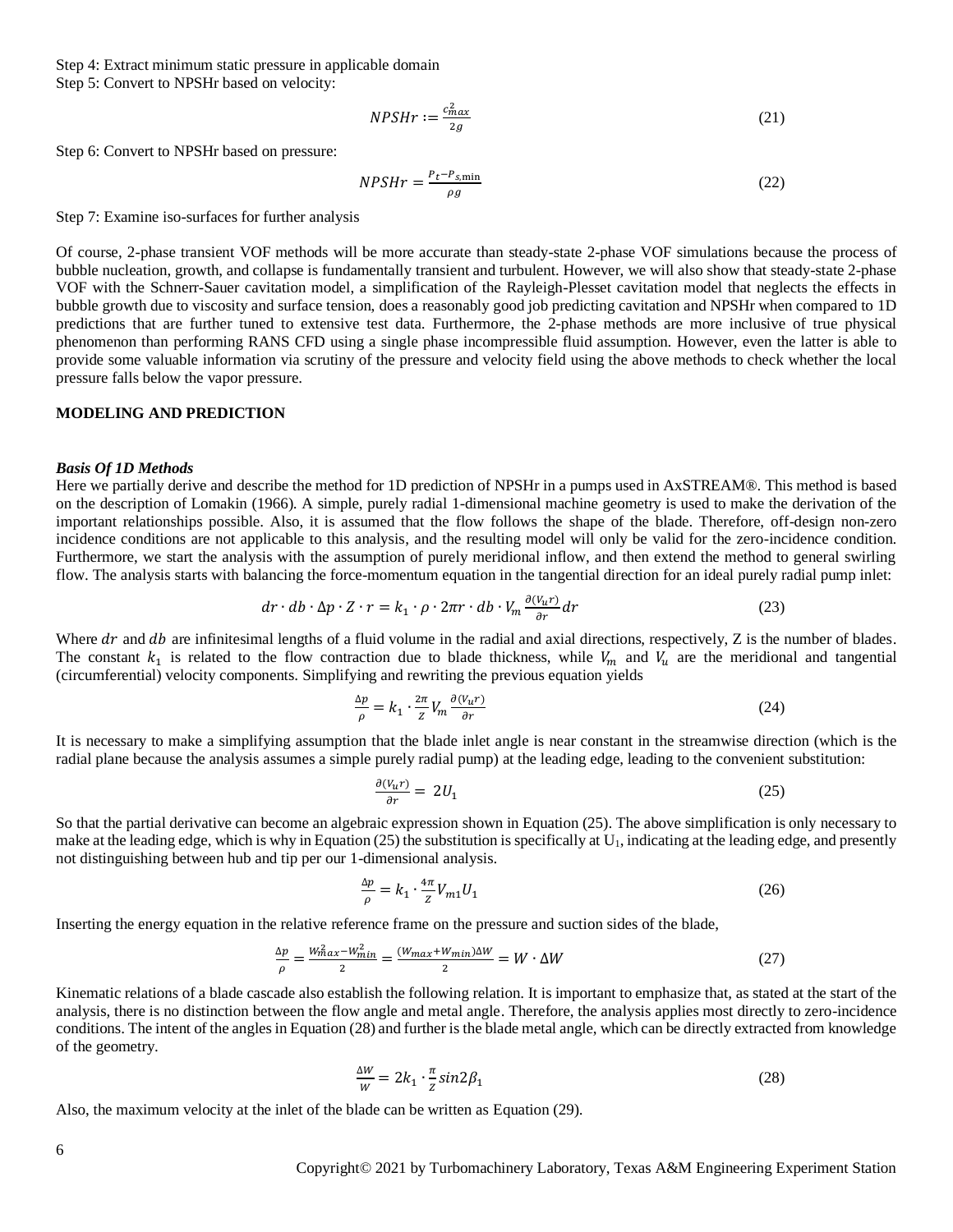$$
W_{max} = W_1 + \frac{\Delta W}{2} = W_1 \left( 1 + \frac{k_1 \pi}{Z} \sin 2\beta_1 \right)
$$
 (29)

Substituting

$$
\Delta H_{in\,max} = \frac{c_{max}^2}{2g} = \frac{W_{max}^2 - U_1^2}{2g} \tag{30}
$$

Finally, rewriting,

$$
\Delta H_{in\,max} = \frac{v_1^2}{2g} \left[ \frac{1}{\cos^2 \beta_1} \left( 1 + \frac{k_1 \pi}{Z} \sin 2\beta_1 \right)^2 - 1 \right] \tag{31}
$$

This is the derivation of the form of the NPSHr equation based on simplified physical arguments. However, it used many onedimensional and steady-state simplifications. Real world machines operate in the 3D world with full temporal physics. Therefore, an empirical factor is used to match test data to the functional form derived. This is called  $C_1$ .

$$
C_1 = \frac{NPSHR}{\Delta H_{in\,max}}\tag{32}
$$

So that the equation that predicts the required net positive suction head is given by Equation (33).

$$
NPSHR = C_1 \frac{v_{1t}^2}{2g} \left[ \frac{1}{\cos^2 \beta_{1t}} \left( 1 + \frac{k_1 \pi}{Z} \sin 2\beta_{1t} \right)^2 - 1 \right]
$$
(33)

It is reasonable and expected at this point that the reader should ask what is meant by NPSHR in this context. After all, the "R" stands for required and the question can be, "required for what?" The answer to this question directly relates to the determination of  $C_1$ . While Equation (31) is the derivation for the head or pressure depression reaching inception criteria in a physically ideal case, Equations (32- 33) relate to some data-driven correlation. Therefore, the constant can be tuned, at least theoretically, to provide NPSHR to avoid inception, or to estimate 3% TDH drop, or perhaps another criteria. The 3% TDH drop (NPSH3) is realistically what the literature values are derived to determine, and it is the standard to which our 1D code attempts to estimate. It should be noted that Lomakin (1966) suggests that  $C_1$  should be 0.45 for axial-radial impellers and 0.75 for 2D, or fully radial impellers. It is important to notice that in Equation (33) that (i) the NPSHR is dependent on operating conditions and geometry and (ii) that the geometry dependence is most critical at the inlet tip, where relative velocities tend to peak.

Here we now extend the original formula of Equation (33) to apply to swirling flow, wherein the inflow does not necessarily have to be meridional as it enters the leading edge of the impeller. To do so, it is necessary to perform three modifications. The first modification relates the modification of Equation (28) to account for swirl. In deriving Equation (28), Equations (26) and (27) were combined and manipulated, which resulted in the term  $\frac{U_1}{W_1}$  to appear because one must divide by  $W_1^2$  to get to Equation (28). The full expression is

$$
\frac{U_1}{W_1} = \frac{W_1 U + c_{11} U}{W_1} = \cos \beta_1 + \frac{c_{11} U}{W_1}, (C_{1U} \neq 0).
$$
\n(34)

It can be substituted as before using the full expression. This is shown in Equation (35).

$$
\frac{\Delta W}{W} = 4k_1 \cdot \frac{\pi}{z} \cdot \frac{v_{m1}}{w_1} \cdot \frac{v_1}{w_1} = 2k_1 \cdot \frac{\pi}{z} \cdot 2\sin\beta_1 \cdot \left(\cos\beta_1 + \frac{c_{1u}}{w_1}\right) = 2k_1 \cdot \frac{\pi}{z} \left(\sin 2\beta_1 + 2\frac{c_{1u}}{w_1}\sin\beta_1\right) \tag{35}
$$

One can easily see that by substituting  $c_{1u} = 0$  (strictly meridional inflow) into Equation (35), the original form of Equation 28 is obtained. Confusion should be avoided by noting that the variable  $c_{1u}$  uses lower case, which therefore represents, as is standard, the absolute inlet tangential velocity component, rather than the correction factor discussed in Equation (32).

The second modification relates to the trigonometric denominator in Equation (30). During the derivation, again a term of  $\left(\frac{W_1}{W_2}\right)$  $\frac{W_1}{U_1}\bigg)^2$ appeared while compiling Equations (29) and (30). This term became  $1/\cos^2 \beta_1$  when strictly meridional inflow could be assumed, but now becomes a bit more complex, as follows.

$$
\frac{W_1}{U_1} = \frac{W_1}{W_{1u} + c_{1u}} = \frac{1}{\frac{W_{1u}}{W_1} + \frac{c_{1u}}{W_1}} = \frac{1}{\cos \beta_1 + \frac{c_{1u}}{W_1}}
$$
(36)

The third modification relates to the form of Equation (30) when some pre-swirling flow can be present. The velocity triangle needs to be consulted again. When carefully analyzed, the form of the expression takes on Equation (37).

$$
\Delta H_{in\,max} = \frac{c_{max}^2}{2g} = \frac{W_{max}^2 - (U_1 - c_{1u})^2 + c_{1u}^2}{2g} = \frac{W_{max}^2 - U_1^2 + U_1 c_{1u}}{2g} \tag{37}
$$

When the three corrections shown in Equations (35-37) are applied to Equation (33), we obtain an expression for NPSHR that takes into account the possibility of inflow with a swirl component.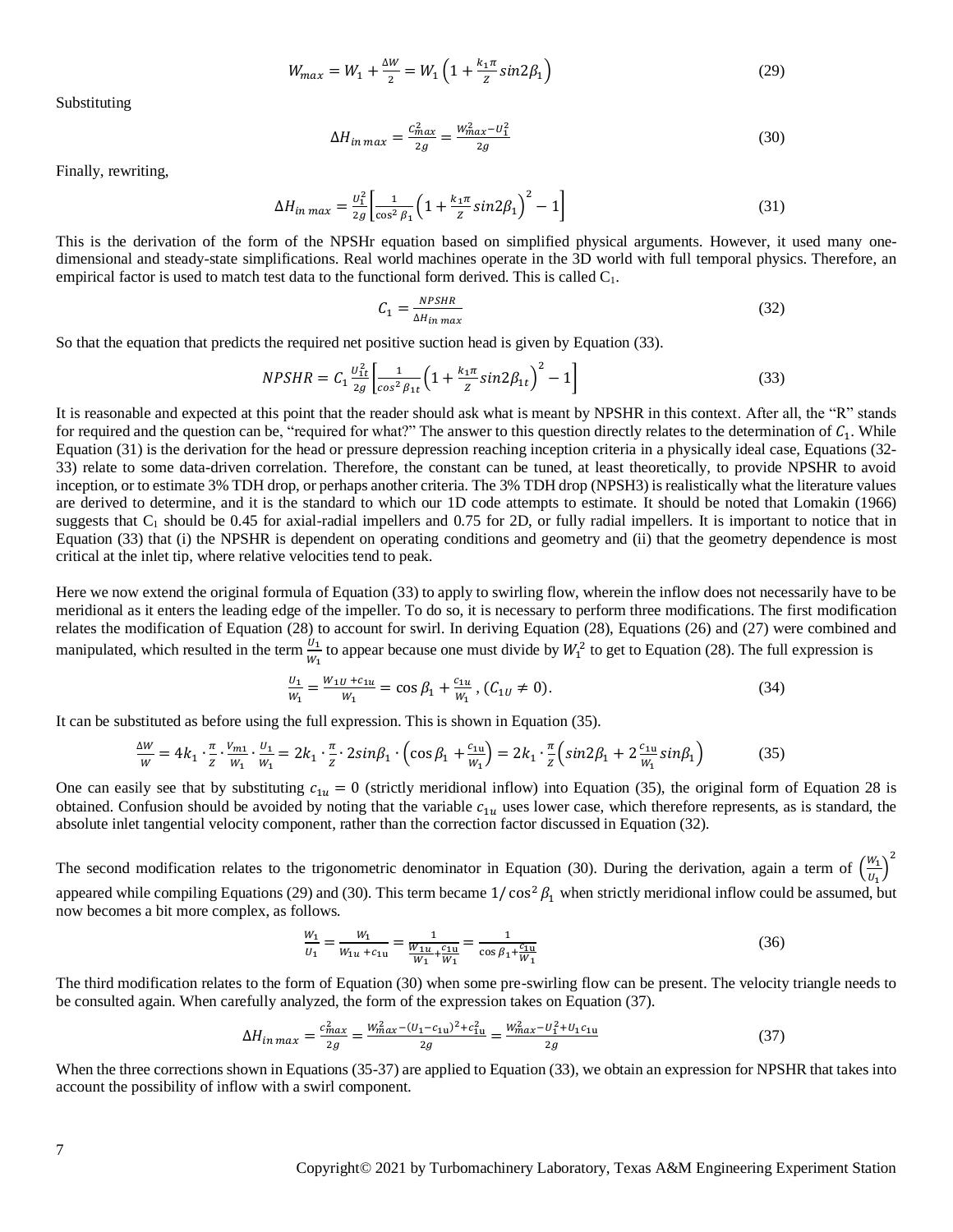$$
NPSHR = C_1 \left\{ \frac{v_{1t}^2}{2g} \left[ \frac{1}{(cos\beta_{1t} + c_{1u}/W_1)^2} \left( 1 + \frac{k_1 \pi}{Z} \left( sin2\beta_{1t} + 2\frac{c_{1u}}{W_1} sin\beta_{1t} \right) \right)^2 - 1 \right] + \frac{v_{1t}c_{1u}}{g} \right\}
$$
(38)

Equation (38) represents the 1D NPSHR correlation for general flow at zero incidence. One can quickly check that Equation (38) reduces to Equation (33) when there is no preswirl at the inlet, which occurs if and only if the tangential velocity component  $(c_{1u})$  is set to zero. It is known that the cavitation and NPSHR value also depends on the fluid motion, particularly variation in flow rate in addition to simply the impeller rotation. It will be noted that the only dependence on operating condition in Equations (33) is the blade tip velocity. In Equation (38), there are further fluid velocity terms, but in the derivation it was assumed that the flow follows the blade perfectly and therefore that incidence is zero. An attempt to include the effects of variable flow rate must also be made and is very useful for predicting the NPSHR profile of a candidate pump in the early design phase. After extensive empirical correlations, it was found that the pressure loss parameter related to incidence loss is the proper choice of correlation. The non-dimensional loss parameter for incidence used in AxSTREAM's 1D code is proportional to the factor shown in Equation (39).

$$
\omega_{inc} = \left(\frac{\sin i}{\sin \beta_1}\right)^2 \tag{39}
$$

where  $i$  - incidence angle,  $\beta_l$  - blade angle, and  $\omega_{inc}$  is the non-dimensional pressure loss coefficient related to non-zero incidence at the blade leading edge. Equation (40) below converts the loss parameter to units of head increase, also using an empirical factor.

$$
NPSHR_{inc} = C_{inc} \left(\frac{\sin i}{\sin \beta_1} w_{1t}\right)^2 / 2g \tag{40}
$$

Where  $C_{inc}$  is the empirical tuning factor for incidence. The NPSHR contributions from Equations (38) and (40) are summed together for an overall predicted estimate of NPSHR. Real geometry and test data were used to tune this parameter to the model. The information is proprietary, so only normalized relative and normalized data can be shown. [Figure 2](#page-7-0) displays the correlation. As can be seen, a proper choice of the tuning parameter shows excellent agreement between test data and predicted NPSHR. The range of the tuning parameter is expected to be in the interval [0, 1]. A different design will be shown in the results section that will show the method and correlation parameter can predict off-design NPSHR reasonably well, especially in the context of design work, where predictions that can be made in a few seconds of computing, in spite of a small trade-off in accuracy, produce significant benefit over even the fastest steady-state CFD methodology which takes hours.



<span id="page-7-0"></span>*Figure 2 - Tuning of the correlation between incidence and effect on NPSHR*

#### *RANS Steady State CFD Methods*

To check the 1D semi-empirical methods against more first-principles physics methods, CFD is employed. Of course, CFD as it is applied in industrial situations is itself semiempirical, specifically with the application of RANS turbulence models to properly model flow physics. However, it is recognized as the next best method to gain detailed flow information, next to making detailed measurements of a physical machine. In design work, a physical machine is never available for testing, so CFD is at present the best possible method.

Furthermore, instead of performing transient analyses, we propose steady-state simulations are sufficiently resolving of the important physical phenomena. Critically important is that steady-state simulations are at least an order magnitude less time and computationally expensive. Fundamentally, the CFD code solves numerically the discretized Navier-Stokes' momentum, continuity, and energy conservation equations, which are shown in Equations (41-43).

$$
\mathbf{u} \cdot \nabla(\rho \mathbf{u}) = -\nabla p + \nabla^2 ((\mu + \mu_t) \mathbf{u}) + S_r \tag{41}
$$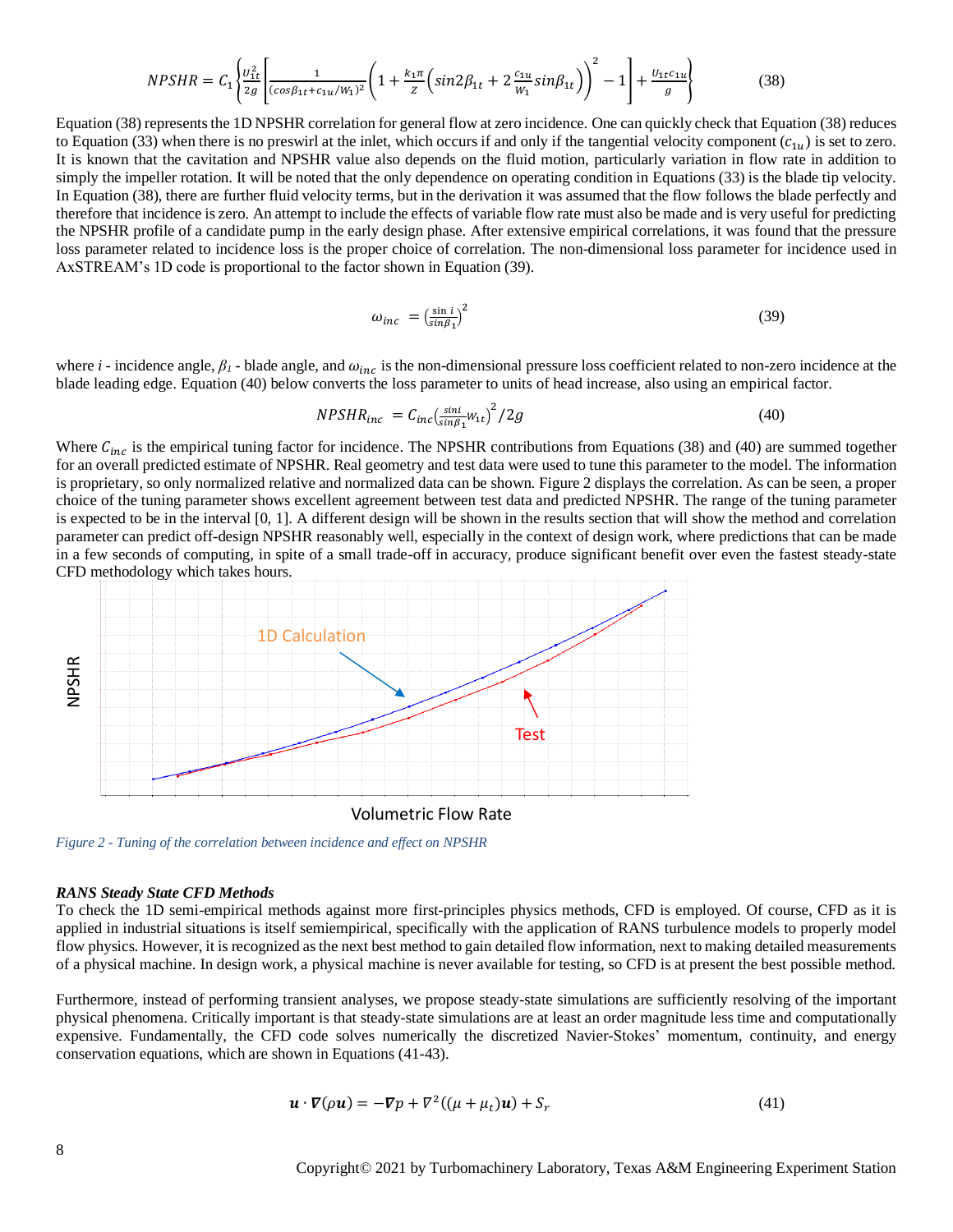$$
\nabla \cdot (\rho \mathbf{u}) = 0 \tag{42}
$$

$$
\mathbf{u} \cdot \nabla (\rho c_p \mathbf{T}) = \nabla^2 (k + k_t) \mathbf{T} \tag{43}
$$

Where  $S_r$  is a momentum source term used in this context for modeling rotating domains in turbomachinery.  $\mu_t$  and  $k_t$  are turbulence viscosity and thermal conductivity, which arise in the context of the turbulence models. While we do not discuss turbulence models here explicitly, many excellent references such as Tucker (2016) and Menter (1994) are available. In our work, the k-ε and SST models were used, with consistent results. Both models have been shown to provide reasonably accurate results for a number of industrial internal flow situations. These equations as written here are for an entire sum continuum material. When multiple phases are simulated, as we do in this work, a volume of fluid (VOF) approach is used, where each discretized volume tracks the relative portion of liquid and vapor phases and interphase mass transfer. Thus the equations are modified with source terms for each of the two phases that govern mass transfer between the liquid and vapor phases. The source terms are governed by a model. In the present research, a cavitation model is appropriate and model used is the Rayleigh-Plesset model. The equation that defines this model is given in Equation (44).

$$
\frac{p_{sat} - p}{\rho_l} = \left(\frac{3}{2}\right) \left(\frac{dR_B}{dt}\right)^2 + R_B \frac{d^2 R_B}{dt^2} + \frac{2\sigma}{\rho_l R_B} + \frac{4\mu_l}{\rho_l R_B} \frac{dR_B}{dt}
$$
(44)

Where  $\sigma$  is the surface tension of the fluid and  $R_R$  is the radius of a bubble. The reader is referred to the literature for the full derivation of the Rayleigh-Plesset equation, such as Brennen (1995). The important point here is that the rate of change in a typical bubble radius is governed by the fluid properties and the thermodynamic field parameters, specifically pressure and temperate via the saturation pressure, that are determined throughout the flow field solution of the CFD simulation. The bubble radius, in turn, can be directly related to the volume and mass transfer in a discretized fluid element.

For many situations, it is reasonable to ignore all but the first term (corresponding to the growth acceleration, a second order effect, surface tension, and viscous effect) on the right-hand side of Equation (44). This is the Schnerr-Sauer model, and it is the one we use. The modeling equation therefore reduces to Equation (45).

$$
\left(\frac{dR_B}{dt}\right)^2 = \frac{2}{3} \frac{p_{sat} - p}{\rho_l} \tag{45}
$$

Some additional constants that must be supplied relate to the density of nucleation sites per fluid volume, nucleation site radius, and empirical factors for vaporization and condensation. All parameters were set to their recommended or default values, and the details are described in each code's documentation. It should be emphasized that while it is well understood that the fundamental physics of cavitation is transient, the same may be said of the flow field as well. The steady state approximation aims to extract the relevant quantities of interest by averaging out the transient phenomenon in a numerical fashion (contrasting with fully simulating the transient behavior and physically averaging the parameters of interest). As seen from Equation (45), the rate of bubble volume change is related directly to the pressure field. Thus the steady-state solution predicts the volume fraction of liquid and vapor in the domain and the resulting integral parameters of interest, particular Total Discharge Head (TDH).

#### **RESULTS AND DISCUSSIONS**

The subject of the analysis is a centrifugal pump that exists as a conceptual model developed in the AxSTREAM® package and whose fluid volume was exported for CFD analyses. It has an impeller tip diameter of 33cm. This model is based on a known machine whose performance was validated, with scaling and modifications applied for a different duty profile. Therefore, although no direct experimental data is provided for the given model, the design details and are open to disclose[. Figure 3](#page-9-0) shows the view of the machine.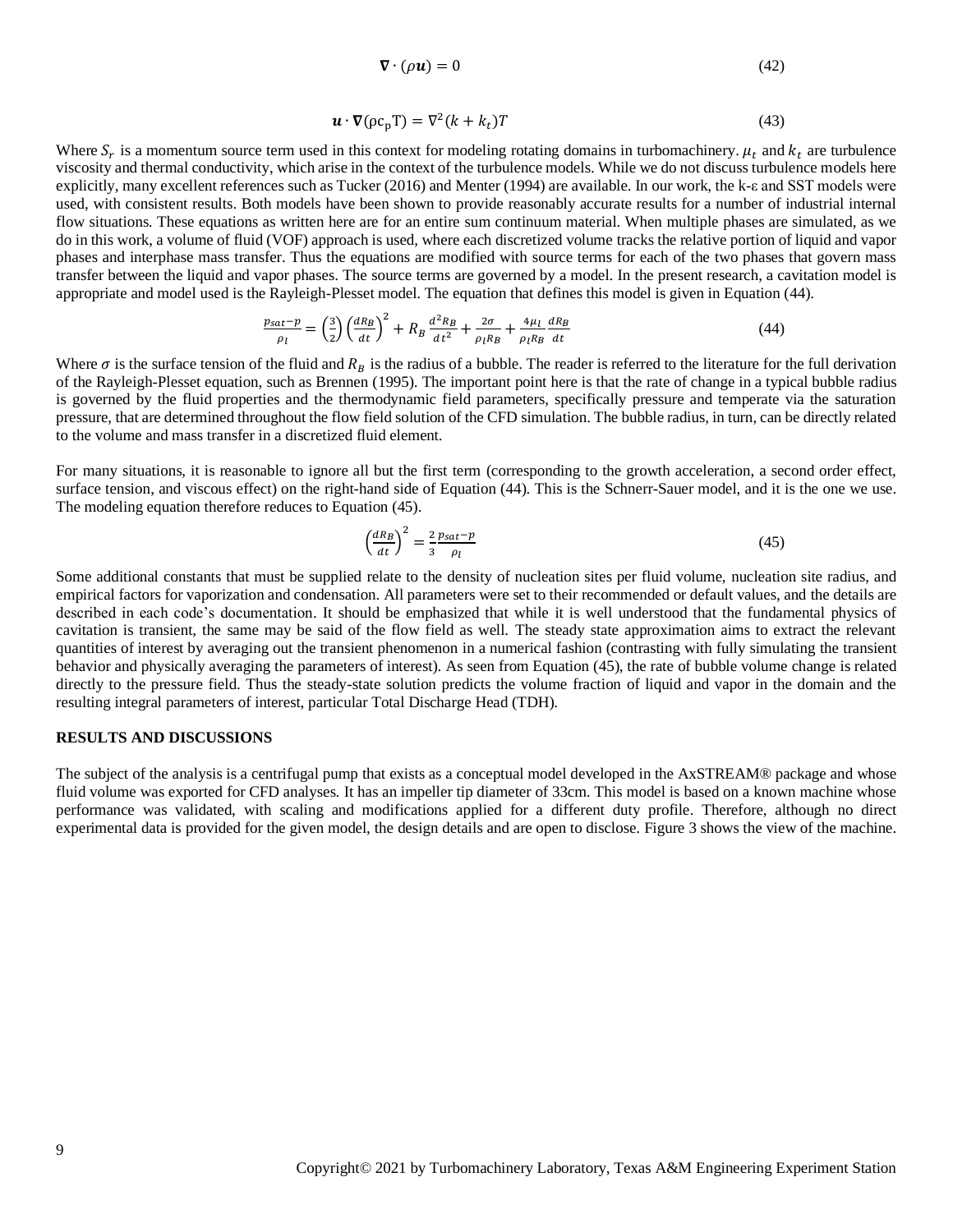

<span id="page-9-0"></span>*Figure 3 - 3D view (left) and meridional view (right) of subject pump*

[Table 1](#page-9-1) provides the main geometrical properties of the subject pump as an output table from the AxSTREAM code.

<span id="page-9-1"></span>

| Table 1 - Subject pump geometry important parameters |
|------------------------------------------------------|
|                                                      |

|                    |                       | Rotor      |              |            |            |            |
|--------------------|-----------------------|------------|--------------|------------|------------|------------|
| Parameter          | Description           | Meridional | <b>Blade</b> | Hub        | Mean       | Shroud     |
| Prof_angOffLE, deg | LE Theta offset       |            |              | $\Omega$   | $\Omega$   | $\theta$   |
| Prof_angOffTE, deg | TE Theta offset       |            |              | $-107.438$ | $-107.438$ | $-107.438$ |
| $Cas_K1$           | LE blade angle (tang) |            |              | 31.37305   | 23.6323    | 14.93      |
| $Cas_K2$           | TE blade angle (tang) |            |              | 21.27871   | 21.27882   | 21.27939   |
| Blade 11, mm       | LE blade height       |            | 39.09729     |            |            |            |
| Blade_l2, mm       | TE blade height       |            | 18.05085     |            |            |            |
| FComp D1t, mm      | LE tip diameter       | 184.4648   |              |            |            |            |
| FComp_D1h, mm      | LE hub diameter       | 101.5508   |              |            |            |            |
| FComp_D2m, mm      | TE diameter           | 328.4431   |              |            |            |            |
| FComp B, mm        | Axial Length          | 62.4042    |              |            |            |            |

[Table 2](#page-9-2) provides the rated operating point conditions and design basis for the subject pump of this analysis.

#### <span id="page-9-2"></span>*Table 2: Operating characteristics of subject pump*

| Total temperature at inlet | 35 C               |
|----------------------------|--------------------|
| Total pressure at inlet    | 900 kPa            |
| Mass flow rate at inlet    | $287 \text{ kg/s}$ |
| Shaft speed                | $6000$ rpm         |
| Total-total head           | 423.87 m           |
| NPSH3                      | 41.95 m            |
| <b>NPSHA</b>               | 91.38 m            |
| Saturated vapor pressure   | 5.6267 kPa         |

The pump was extensively analyzed using both the 1D reduced order model solver in AxSTREAM® and validated by the commercial CFD codes ANSYS CFX and STAR-CCM+. Even though test data was not explicitly available for this configuration, the use of independent CFD codes that each used different mesh settings and solvers and that agreed well with each other and the test data provide confidence that the methodology is sound and accurate.

Two sets of simulations were performed. The first set provided performance curve information. The simulations were performed by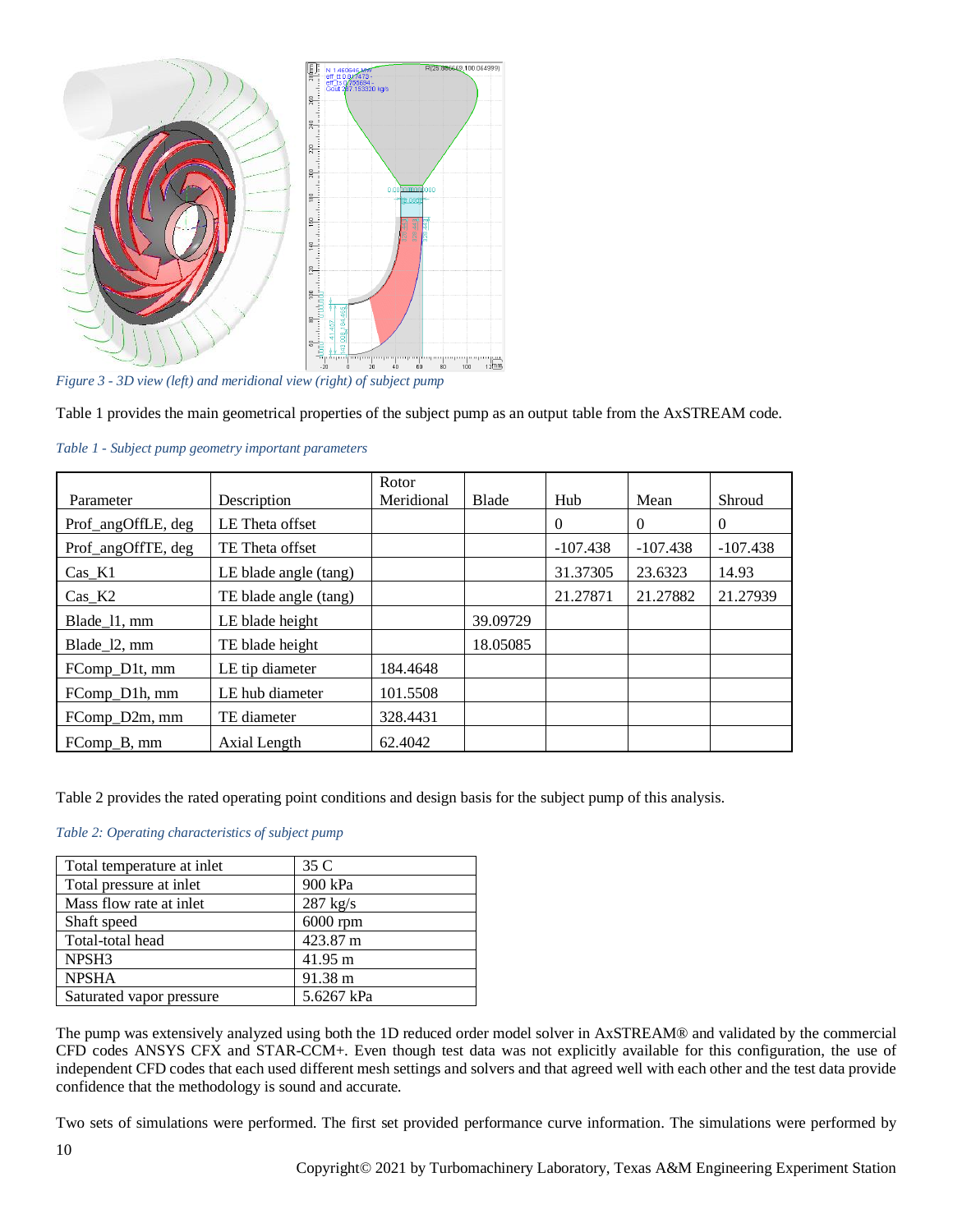setting the outlet boundary condition to specified mass flow rate, with a specified total inlet pressure at the inlet. A single passage blade row was simulated with a mixing plane interface between the rotor and diffuser and volute domains with an appropriate pitch change. Rotationally periodic and smooth wall conditions were applied as appropriate for the symmetry and wall surfaces, which included the blade, hub, and shroud. These simulations were performed over a range of flow rates and for three operating speeds. The results are displayed in [Figure 4.](#page-10-0) The results showed very close agreement with each other, providing confidence in the methods.



<span id="page-10-0"></span>*Figure 4 - Pump performance curves predicted by 1D code and independent commercial CFD packages. All predictions show excellent agreement.*

The second set of simulations that were performed were done to obtain cavitation characteristic curves. These simulations involved only a single blade passage as the domain and the volute was not simulated because it is not expected in most situations to observe cavitation effects from the volute domain. Therefore, the head does not correspond directly to the performance curves because the losses through the volute are not considered. The method to evaluate cavitation is to use each operating point by setting speed and mass flow, and adjust the inlet total pressure for each simulation. Adjusting the inlet total pressure effectively adjust the net positive suction head provided to the inlet of the simulated pump. The main output of the cavitation simulation is the outlet pressure, which effectively allows computation of the integral parameter of total discharge head for the pump impeller. The physics, as previously described, was modelled in steady state using the Schnerr-Sauer cavitation model and a VOF approach with homogenous model (thermodynamic and momentum properties for the two phases are equal in each fluid volume of the computational grid).

Effectively, this method is very similar to the methodology of establishing a cavitation characteristic in a physical experiment, whereby a physical pump would be subjected to varying inlet pressure conditions and the TDH would be measured as a resulting parameter. It is clear that this is a fairly computationally involved process even though only steady-state simulations are performed because for each operating conditions on the performance curve an entire set of simulations must be run. For this reason we chose three operating conditions on the design speedline corresponding to the rated condition and two lower flow rates.

In order to have confidence in the accuracy and consistency of our CFD method, we conducted a mesh sensitivity and turbulence model sensitivity study using the ANSYS CFX solver. The results, shown in [Figure 5,](#page-11-0) reveal baseline TDH agreement within 3% for all the methods and supercavitation breakdown within a very close range. Here again, confidence in the method was lifted. We then performed the analysis for the design point (287 kg/s), 200kg/s, and 100kg/s flow rates. The analysis was performed using both STAR-CCM+ and CFX codes to provide further confidence that the method is relatively universal in the sense of producing consistent results as long as proper convergence and simulation setup was monitored. The results are shown in [Figure 6](#page-11-1) through [Figure 8.](#page-12-0)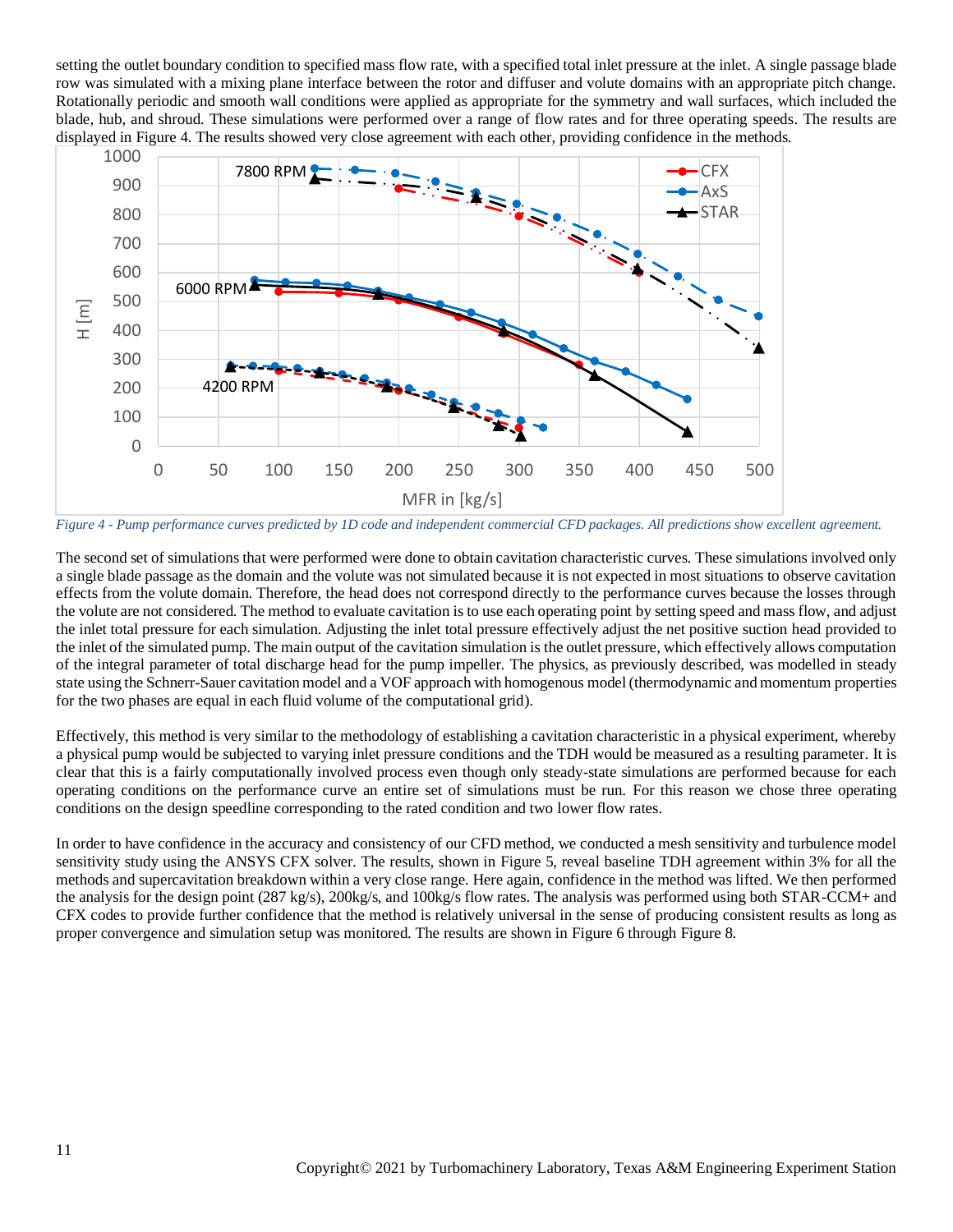

<span id="page-11-0"></span>*Figure 5 - Modeling sensitivity study results for cavitation characteristic showing the effect of variable computational grid densities and turbulence models at rated conditions (6000RPM, 287kg/s MFR)*



<span id="page-11-1"></span>*Figure 6 - CFD predicted cavitation characteristic for design operating point*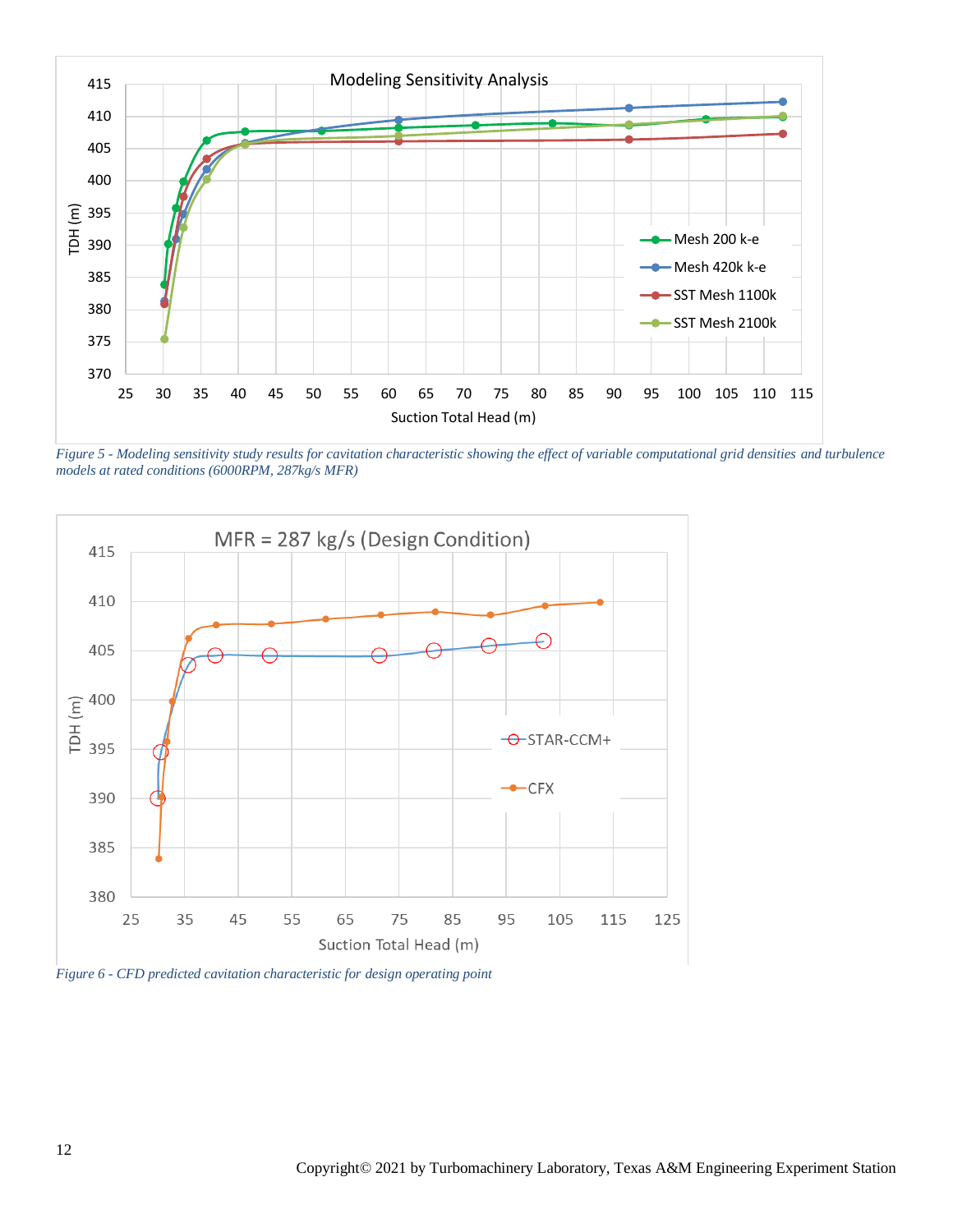

*Figure 7 - CFD predicted cavitation characteristic for flow rate lowered to 200kg/s*



<span id="page-12-0"></span>*Figure 8 - CFD predicted cavitation characteristic for flow rate lowered to 100kg/s*

It is also possible to scrutinize the flow field to check details about the flow, and particularly of interest in this study, the progression of cavitation phenomenon at various suction head conditions. As emphasized particularly before, the 1D code is not able to, fundamentally, say anything about cavitation because it does not model any of the true physics of cavitation. It is only able to predict a single value for each operating condition based that geometry and operating condition. Specifically, it provides a value of NPSHR as a condition of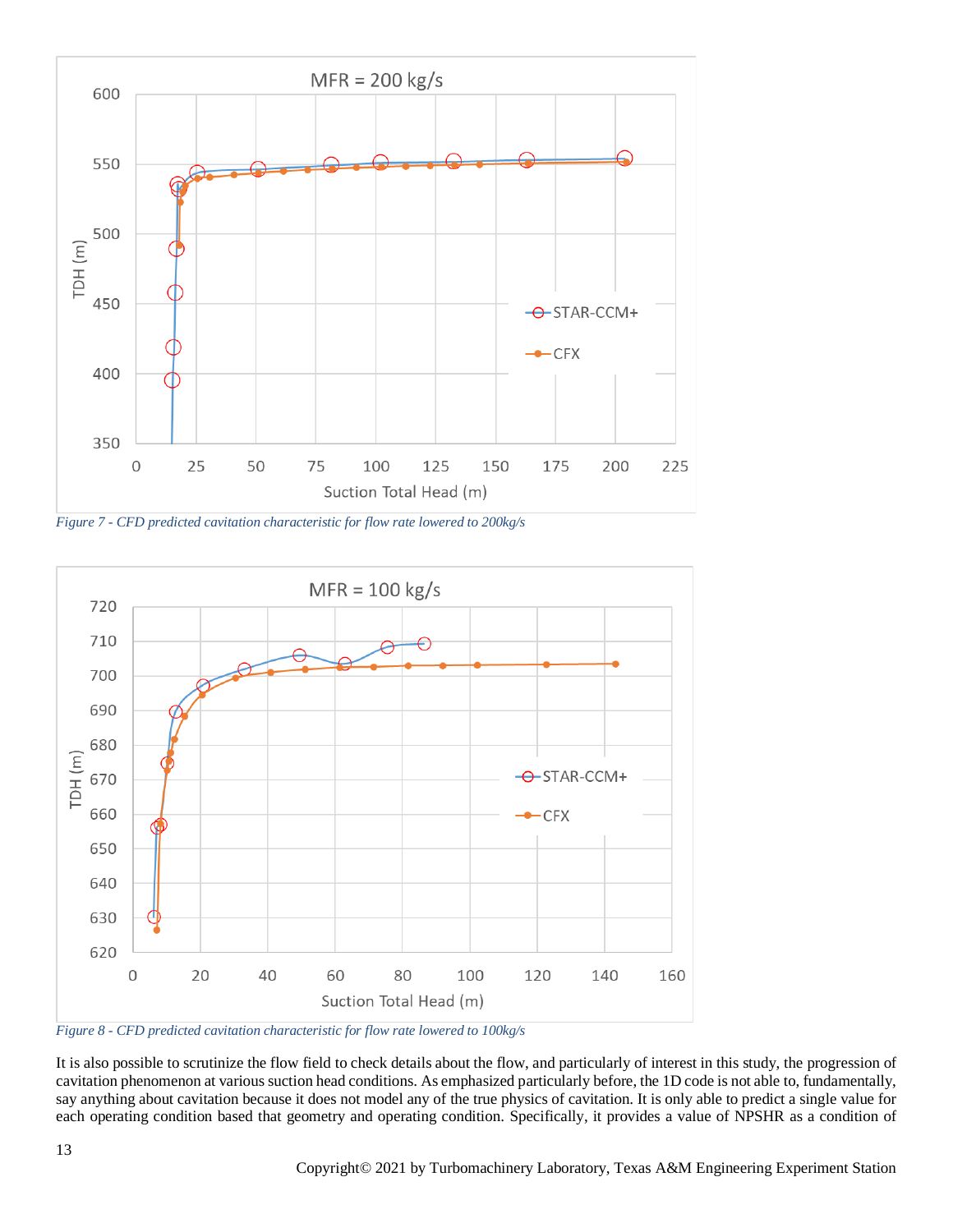avoiding something, which is a drop in TDH performance. We see this as very valuable information for design work, where results are needed fast for quick iterative design improvements. On the other hand, we must also recognize that this does not come anywhere near to painting the whole picture or satisfying our scientific curiosity about what are the phenomena occurring in the flow path. [Figure 9,](#page-13-0) therefore, shows some interesting views of the simulated cases, specifically plotting isosurfaces of the condition where the local pressure is equal to the saturation pressure of the fluid. Since the TDH head drop off of 3% occurs at 32.7m of inlet head, it is clear that significant cavitation phenomenon is occurring up to perhaps 61m of inlet head which would be considered satisfactory from an NPSHR3 perspective, but there may be damage accumulation due to bubble collapse near impeller surfaces.



<span id="page-13-0"></span>*Figure 9 - Isosurfaces of the condition where the local static pressure equals the saturated vapor pressure in the flow field for the design flow rate and progressively decreasing suction head from right (inception) to left (supercavitation). Suction heads correspond to 92m, 61m, 41m, and 32m from right to left at the rated flow rate.*

Finally, we are able to directly compare the 1D prediction to the CFD, where the CFD method marks off where each characteristic curve drops off by 3% from the flat TDH baseline value. This is shown in [Figure 10.](#page-13-1) It must be recalled here that the 1D prediction of based on a combination of the zero-incidence, or design, NPSHR empirical method of Lomakin (tuned to a range of pumps) with an incidence correction tuned to a specific test case. The curves trend in a similar fashion, and the constant can be tuned to a specific class of machines when even more accurate agreement is needed. In this case, the 1D prediction is most likely still in the range where cavitation occurs, but slightly conservative related to the NPSHR3 criterion.



<span id="page-13-1"></span>*Figure 10 - 1D prediction of NPSHR3 versus the CFD predictions for the design speedline*

## **CONCLUSIONS**

It has been shown in this research that Lomakin's method for predicting NPSH3 at design conditions has been extended to the capability to predict varying NPSHr at variable flow rates by using the incidence loss methodology infrastructure which is already built into 1D loss model correlations in AxSTREAM's® hydrodynamic performance prediction code. A single empirical constant seems to provide for ability to empirically tune the incidence correction for NPSHr sufficiently well for a single particular design type, as is evidenced, albeit with a single case, by the good matching of test data to 1D predictions when the incidence model was tuned.

14 Proven CFD analyses methods employing steady-state RANS with a homogeneous volume of fluid (VOF) method with Schnerr-Sauer cavitation model were used to produce cavitation characteristic curves for a conceptual pump design. Sensitivity analysis of this method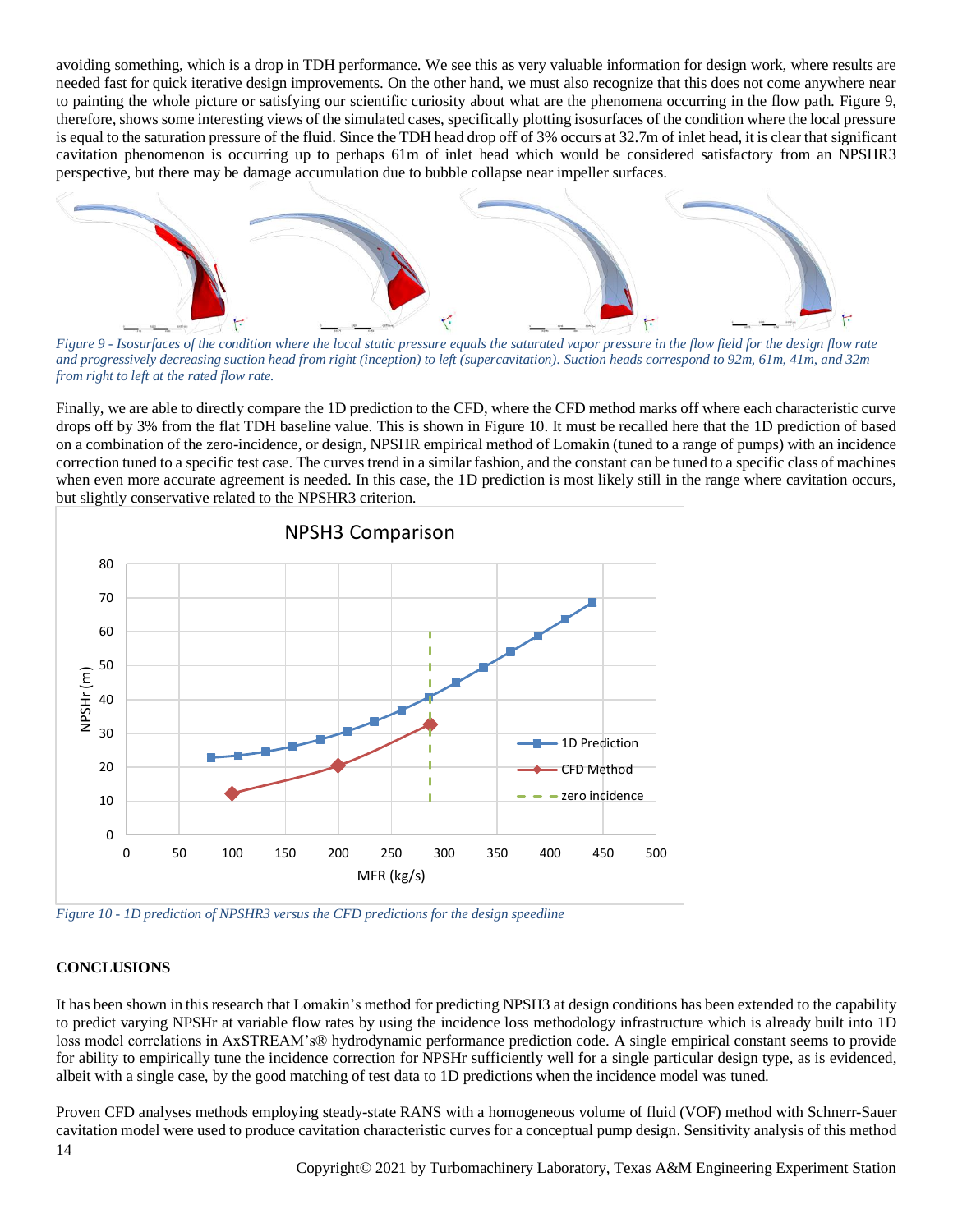was performed with respect to grid density and turbulence model, as well as grid and solver type, and all results were in good agreement with each other. Other researchers have similarly found this method to be able to reliably predict a cavitation characteristic.

By performing the CFD analysis on the subject conceptual pump we showed that the semi-empirical 1D NPSH3 prediction model performed reasonably well at predicting the trend of the curve as a function of flow rate, even though the model was consistently off by an offset. Further, the 1D model, or more specifically the incidence correlation, was tuned for a different pump, so it is perhaps not surprising that such a simple model would not universally predict the correct value of NPSH3 across all operating conditions. The fact that the trend followed well, and that the deviation was not very large is perhaps indicative that additional sophistication can be added to the incidence correlation (and perhaps also Lomakin's term for zero incidence condition), perhaps through the inclusion of previously uncorrelated geometry parameters, so that the 1D fast nature is maintained with improved predictive capability. This will be the subject of future investigations. We also reinforce the statement that the deviation in NPSH3 prediction is not very large. It was seen in [Figure](#page-13-0)  [9](#page-13-0) that the cavitation inception occurs that a suction head that is approximately 3 times the suction head at which a 3% drop in TDH occurs (NPSH3). Therefore, the 1D prediction curve of [Figure 10](#page-13-1) lies well within the zone of cavitation inception and NPSH3, and is a conservative prediction for the particular design case studied here.

## **FUTURE WORK**

We seek ways to further improve the methodology presented here for increased accuracy and wider scope of applicability, as well as to provide additional validation to enhance confidence that the method is sound. The following is in the early stages of investigation, and we hope to report progress in future work.

- 1. Enhancement of the sophistication of the 1D model to increase accuracy and scope of applicability
- 2. Validate prediction with real world data of physical pumps
- 3. Performing fully transient cavitation analysis in CFD

It is important to note that the first above point highly depends on the latter point: the availability of either real world data and/or additional numerical experimentation. Regarding the second point, we have good indication that a limited data set of newly designed pumps will be available for validation. Of course, we continue to seek reliable real-world test data. Finally, with regard to additional numerical experimentation, it is of engineering interest to evaluate the errors or discrepancies between transient and steady methods used here because the fundamental underlying phenomena is transient in nature. Although transient CFD analysis of cavitation is by no means new, as far as we are aware it has not been performed for comparison with and to better inform reduced order 1D models.

## **NOMENCLATURE**

| $\mathcal{C}$           | $=$                     | local fluid velocity                                                    | (m/s)          |
|-------------------------|-------------------------|-------------------------------------------------------------------------|----------------|
| $C_I$                   | $\qquad \qquad =\qquad$ | matching factor relativing NPSHR and $\Delta H_{\text{in max}}$         |                |
| $C_{inc}$               | $\qquad \qquad =\qquad$ | empirical tuning factor for incidence losses                            |                |
| $c'$ <sub>max</sub>     | $=$                     | maximum velocity in flow field                                          | (m/s)          |
| <b>CFD</b>              | $=$                     | computational fluid dynamics                                            |                |
| $c_p$                   | $\equiv$                | constant pressure specific heat                                         | $(J/kg-K)$     |
| db                      | $=$                     | infinitesimal lengths of a fluid volume in axial direction              | (m)            |
| dr                      | $=$                     | infinitesimal lengths of a fluid volume in radial direction             | (m)            |
| $g_{-}$                 | $=$                     | gravitational constant                                                  | $(m/s^2)$      |
| $H_{cs}$                | $=$                     | cavitation suction lift                                                 | (m)            |
| $\Delta H_{in\, max}$ = |                         | total suction head drop                                                 | (m)            |
| $\boldsymbol{i}$        | $=$                     | incidence angle                                                         | $(\text{deg})$ |
| $\boldsymbol{k}$        | $=$                     | thermal conductivity                                                    | $(W/m^2-K)$    |
| k <sub>I</sub>          | $=$                     | contraction ratio at inlet due to blade thickness at inlet              |                |
| $k_{t}$                 | $=$                     | turbulent thermal conductivity                                          | $(W/m^2-K)$    |
| $NPSH =$                |                         | net positive suction head                                               | (m)            |
| $NPSH_a =$              |                         | available net positive suction head                                     | (m)            |
|                         |                         | $NPSH_r$ = required head necessary to prevent cavitation or its effects | (m)            |
| $NPSH_3 =$              |                         | required inlet head to achieve 3% drop in TDH                           | (m)            |
| $\varDelta p$           | $=$                     | pressure gradient                                                       | (Pa)           |
| $P_{s}$                 | $=$                     | static pressure                                                         | (Pa)           |
| $P_{sat}$               | $=$                     | fluid vapor pressure                                                    | (Pa)           |
| $P\infty$               | $=$                     | local liquid static pressure                                            | (Pa)           |
| Pt                      | $=$                     | total pressure                                                          | (Pa)           |
| $P_{vap}$               | $=$                     | fluid saturation pressure at inlet temperature                          | (Pa)           |
| RANS                    | $=$                     | <b>Reynolds-averaged Navier Stokes</b>                                  |                |